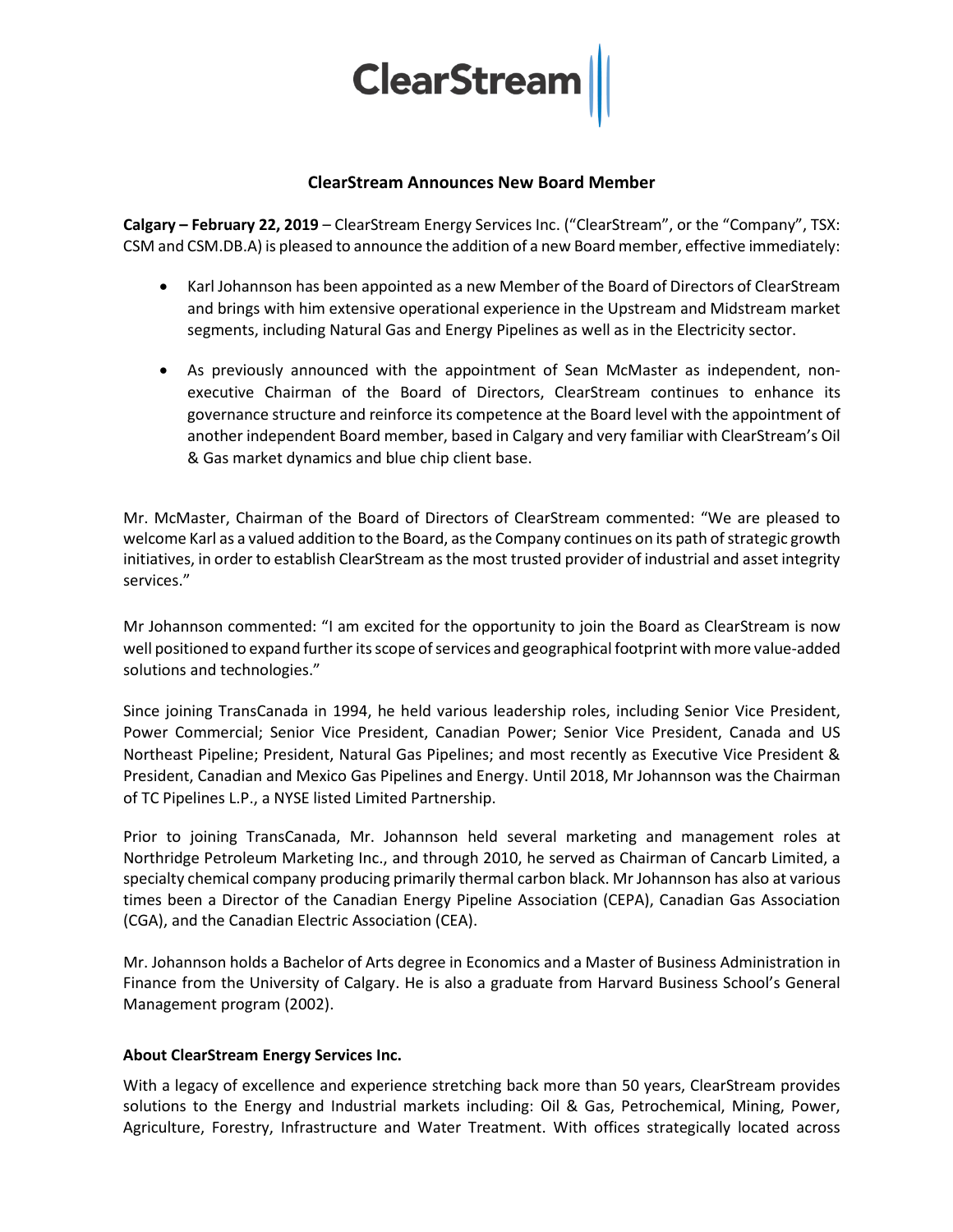Canada and over 3,000 employees, we provide maintenance, construction and environmental services that keep our clients moving forward. For more information about ClearStream, please visit [www.ClearStreamEnergy.ca.](http://www.clearstreamenergy.ca/)

## **Forward-looking information**

This report contains certain forward-looking information. Certain information included in this report may constitute forwardlooking information within the meaning of securities laws. In some cases, forward-looking information can be identified by terminology such as "may", "will", "should", "expect", "plan", "anticipate", "believe", "estimate", "predict", "potential", "continue" or the negative of these terms or other similar expressions concerning matters that are not historical facts. Forwardlooking information may relate to management's future outlook and anticipated events or results and may include statements or information regarding the future plans or prospects of ClearStream and reflects management's expectations and assumptions regarding the growth, results of operations, performance and business prospects and opportunities of ClearStream. Without limitation, information regarding the future operating results and economic performance of ClearStream constitute forward-looking information. Such forward-looking information reflects management's current beliefs and is based on information currently available to management of ClearStream. Forward-looking information involves significant risks and uncertainties. A number of factors could cause actual events or results to differ materially from the events and results discussed in the forward-looking information including risks related to investments, conditions of capital markets, economic conditions, commodity prices, dependence on key personnel, limited customer bases, interest rates, regulatory change, ability to meet working capital requirements and capital expenditures needs of the Company, factors relating to the weather and availability of labour. These factors should not be considered exhaustive. In addition, in evaluating this information, investors should specifically consider various factors, including the risks outlined under "Risk Factors," in the company's 2017 Annual Information Form dated February 28, 2018, which may cause actual events or results to differ materially from any forward-looking statement. In formulating forward-looking information herein, management has assumed that business and economic conditions affecting ClearStream will continue substantially in the ordinary course, including without limitation with respect to general levels of economic activity, regulations, taxes and interest rates. Although the forward-looking information is based on what management of ClearStream considers to be reasonable assumptions based on information currently available to it, there can be no assurance that actual events or results will be consistent with this forward-looking information, and management's assumptions may prove to be incorrect. This forward-looking information is made as of the date of this report, and ClearStream does not assume any obligation to update or revise it to reflect new events or circumstances except as required by law. Undue reliance should not be placed on forward-looking information. ClearStream is providing the forward-looking financial information set out in this report for the purpose of providing investors with some context for the outlook presented. Readers are cautioned that this information may not be appropriate for any other purpose.

## **Non-standard measures**

The terms ''EBITDAS'' and "Adjusted EBITDAS" (collectively the ''Non-GAAP measures'') are financial measures used in this report that are not standard measures under IFRS. ClearStream's method of calculating Non-GAAP measures may differ from the methods used by other issuers. Therefore, ClearStream's Non-GAAP measures, as presented may not be comparable to similar measures presented by other issuers.

**EBITDAS** refers to net earnings determined in accordance with IFRS, before depreciation and amortization, interest expense, income tax expense (recovery) and stock based compensation. EBITDAS is used by management and the directors of ClearStream (the "Directors") as well as many investors to determine the ability of an issuer to generate cash from operations. Management also uses EBITDAS to monitor the performance of ClearStream's reportable segments and believes that in addition to net income or loss and cash provided by operating activities, EBITDAS is a useful supplemental measure from which to determine ClearStream's ability to generate cash available for debt service, working capital, capital expenditures and income taxes. ClearStream has provided a reconciliation of income (loss) from continuing operations to EBITDAS in its consolidated financial statements and MD&A.

**Adjusted EBITDAS** refers to EBITDAS excluding income from equity investments, the gain on sale of assets held for sale, impairment of goodwill and intangible assets, restructuring costs, one-time non-recurring costs as identified by management, and gain on sale of property plant and equipment. ClearStream has used Adjusted EBITDAS as the basis for the analysis of its past operating financial performance. Adjusted EBITDAS is used by ClearStream and management believes it is a useful supplemental measure from which to determine ClearStream's ability to generate cash available for debt service, working